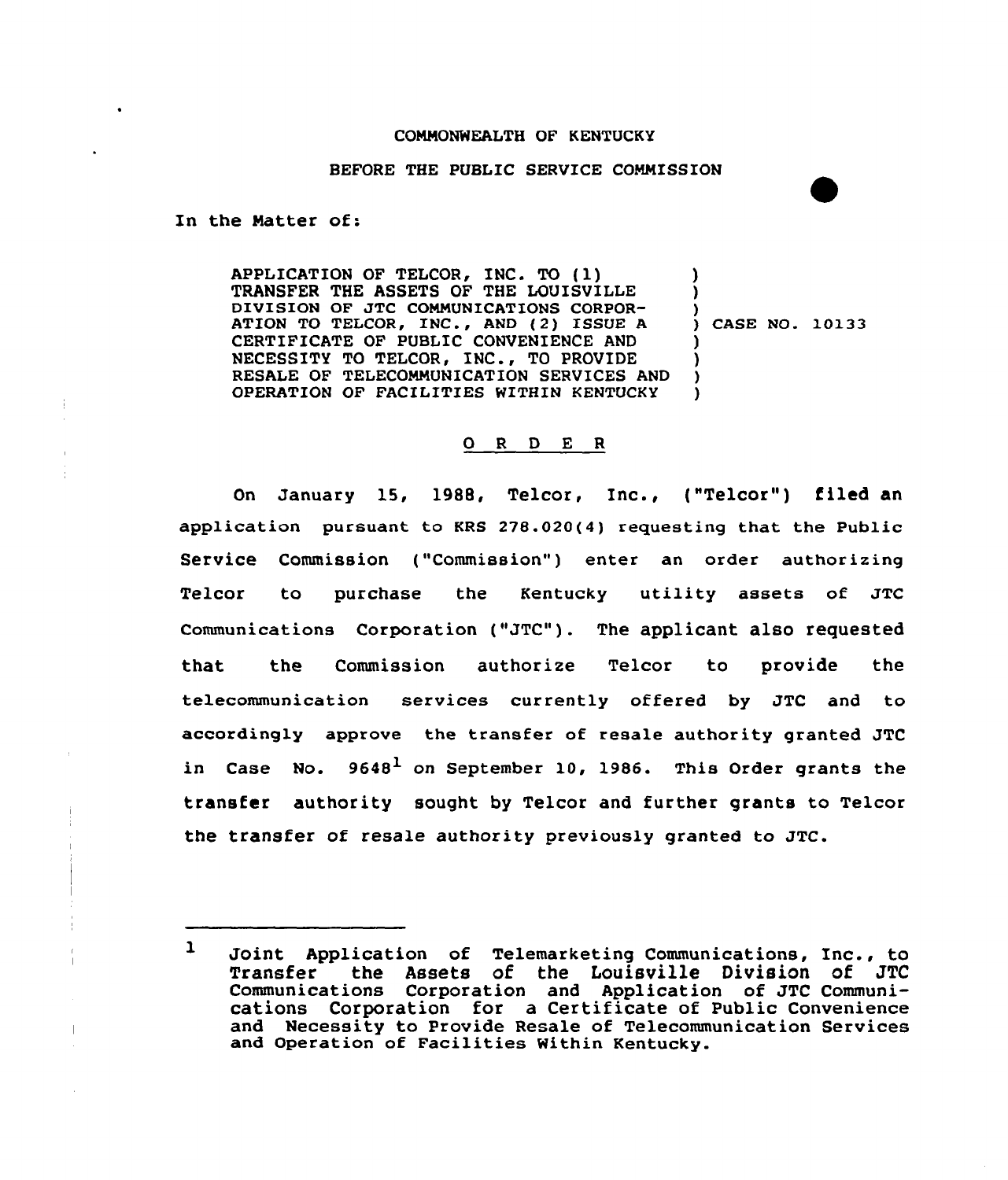# **DISCUSSION**

JTC is a Kentucky corporation having its principal place of business in Paducah, Kentucky. JTC vas granted authority by the Commission in 1986 when JTC acquired the utility business assets of the Louisville Division of Telemarketing Communications, Enc.

Telcor is a Georgia Corporation qualified to do business in Kentucky and is a wholly owned subsidiary of Telephone Management Corporation ("TMC"), a Delaware corporation. The principal office and place of business of Telcor is Atlanta, Georgia.

Pursuant to an agreement.<sup>2</sup> JTC desires to sell and Telcor desires to purchase all of the assets and utility properties of the Kentucky operations of JTC. <sup>A</sup> portion of the purchase price under the agreement vill be financed under a term loan of <sup>5</sup> years from Belier Financial, Inc. Telcor has requested that the Commission approve the proposed financing arrangement. Prior to the transfer, Telcor will not be a utility within the meaning of KRS  $278.010(3)(e)$ , so KRS  $278.300(1)$  has no application to this transfer case. The Commission's finding that Telcor has the financial ability to provide reasonable service, as required by KRS 278.020(4), is the only approval needed. Therefore, the Commission makes no specific findings respecting the proposed financing of this acquisition.

After the proposed acquisition of JTC, Telcor intends to continue offering and providing the services authorized by the

 $\overline{\mathbf{2}}$ Exhibit B of the Application.

 $-2-$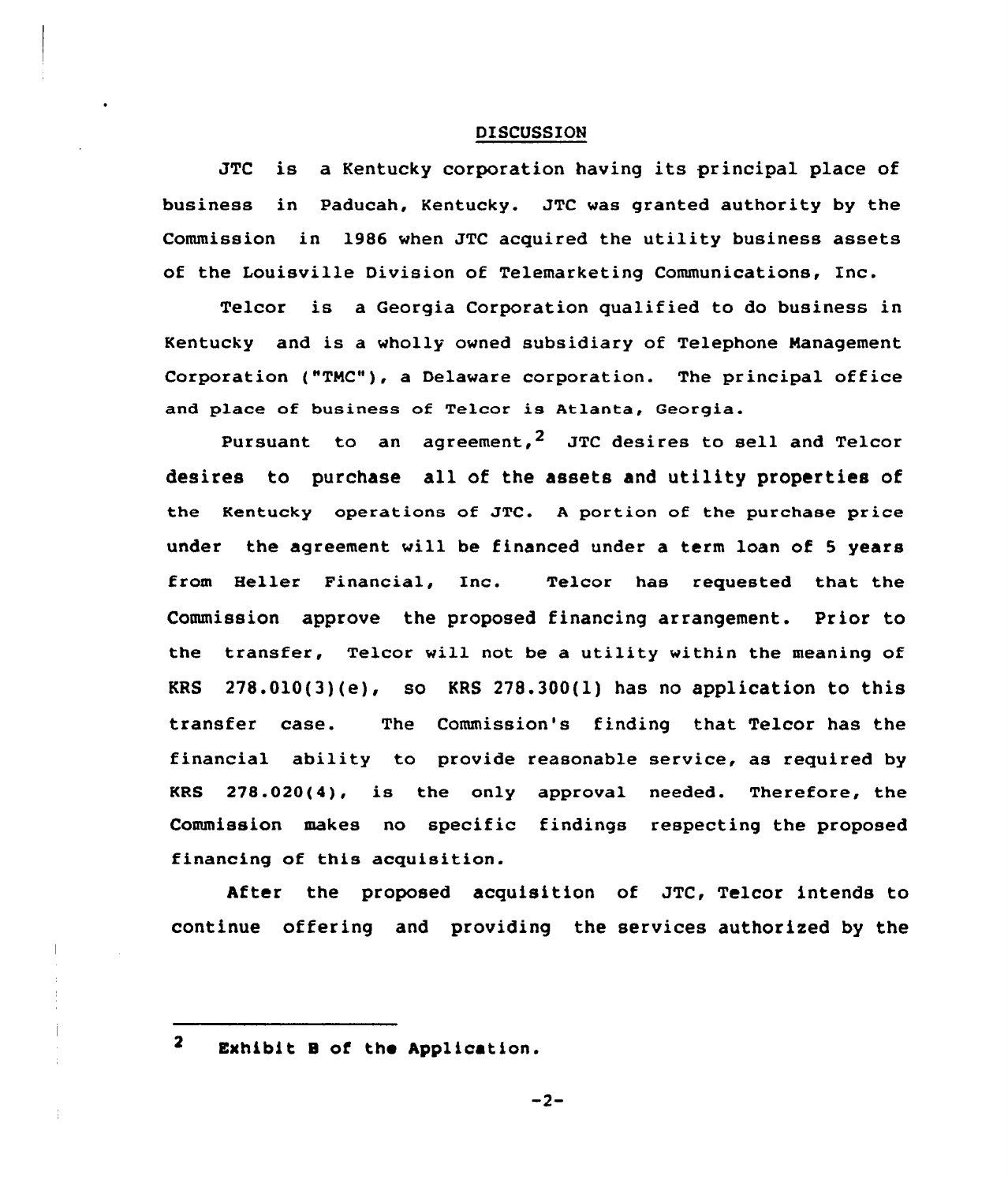certification former1y granted to JTC. Telcor has not indicated its intent to adopt the rates and tariffs of JTC. Pursuant to this Order, Telcor should file an adoption notice pertaining to the currently lawful and effective tariffs of JTC.

The Commission is persuaded that Telcor has the ability to manage and operate the business to be acquired. Telcor, through its relationship with TMC, has the managerial and technical expertise necessary to operate as a WATS reseller in Kentucky. The applicant has indicated that the staff of JTC will largely remain with Telcor after the proposed acquisition. The Commission believes that the proposed acquisition and transfer is in the public interest and that Telcor has the financial, technical and managerial abilities to provide reasonable service as required by KRS 278.020(4).

#### FINDINGS AND ORDERS

The Commission, after consideration of the evidence of record and being advised, is of the opinion and finds that:

1. The proposed acquisition of JTC by Telcor should be approved;

2. The proposed transfer and assignment of the utility business assets of JTC to Telcor should be approved; and

3. Resale authority granted to JTC in Case No. 9648 should be transferred to Telcor.

IT IS THEREFORE ORDERED that:

1. The acquisition of JTC by Telcor be and it hereby is  $approved;$ 

 $-3-$